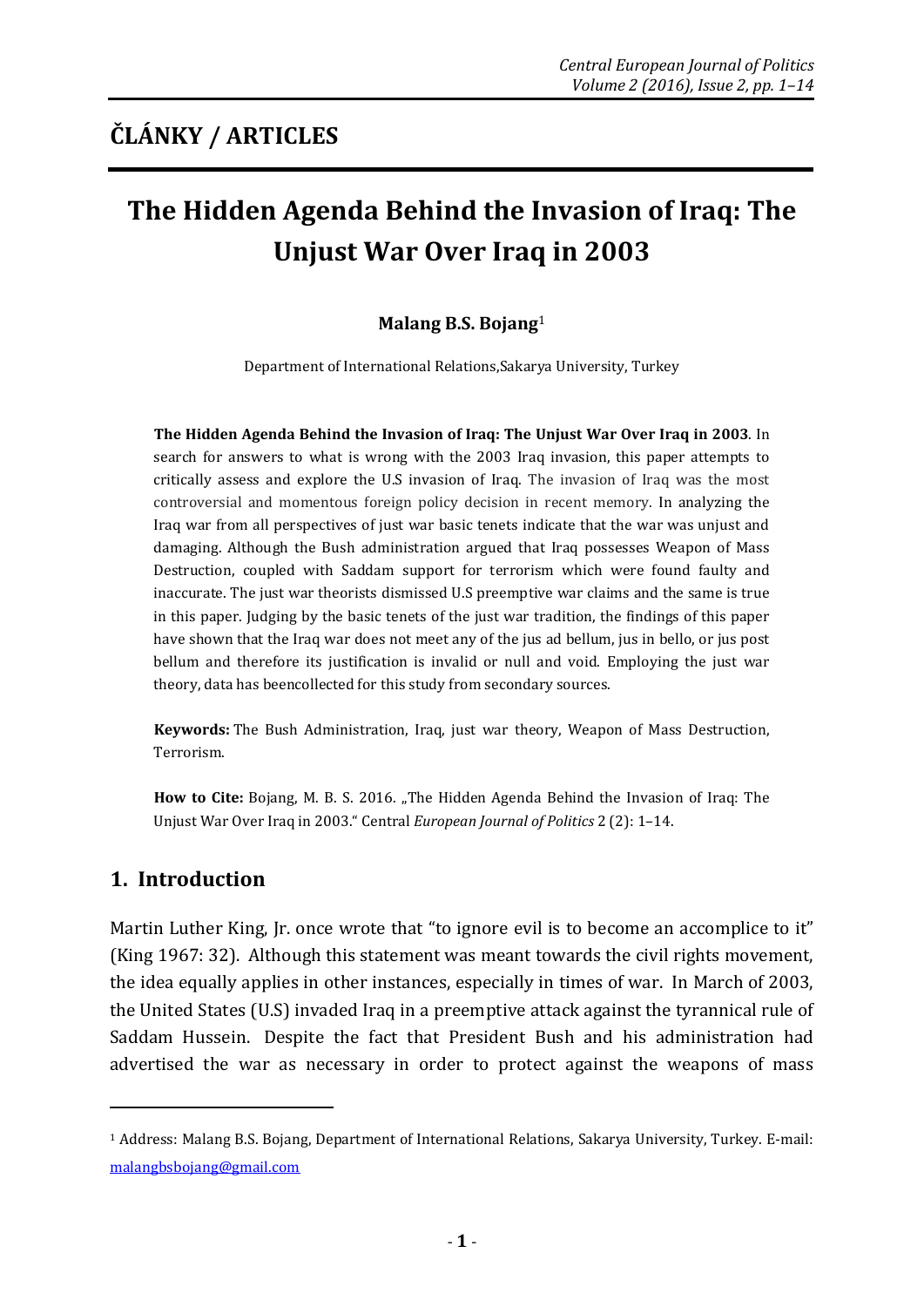destruction (WMD) that Hussein would use in the imminent future, it became obvious immediately after the invasion that Iraq did not have any chemical or biological weapons, or were not found at the time and had not committed any crimes that would warrant a preemptive strike from the United States. On this background, this paper argues that the invasion of Iraq was morally wrong, unjust and damaging.

This paper seeks to find answers to this question: Is the Iraq war a just or preemptive war? In other words, was the U.S decision for the 2003 Iraq invasion in accordance with Just War principles? To answer this question, it is necessary to evaluate the reasons for military intervention in Iraq. The invasion thus became a litmus test of right and wrong war with an abundance of opinions coming its way, both in favor of and against it. Amongst the extensive interpretations of the invasion, the just war assessment occupied a prime position as a framework of evaluation that discusses implications of an offensive according to moral standards. This paper adopts the framework of 'Just War doctrine' to assess whether the 2003 invasion of Iraq was just or unjust.

The U.S invasion of Iraq in 2003 appears to be one of the most controversial foreign policy decision in U.S history. Yet the latter developments of the invasion sparked many debate about the moral reasoning behind it, and in fact made the invasion a benchmark of what not to do before, during and after a military campaign. The U.S invaded Iraq under the pretext of uncovering Iraq's weapons of mass destruction (WMDs), making Iraq comply with UN resolutions and saving Iraqis from decades old tyranny of Saddam Hussein (Lecamwasam 2013). However, when we look at the claims levied by U.S and it allies, we see some arguments which have been proved to be inadequate: the claims of Iraq's possession of weapons of mass destruction, Saddam's support for terrorism, and so on. The inadequacy of the arguments to go to war created some question marks in people's minds and the war has been harshly criticized by people not only outside but also inside the USA from that time on (Özdemir 2011:104).

On 10 October 2002, the U.S. Congress granted power to the U.S. president to declare war, ostensively because former Iraqi leader Saddam Hussain committed human rights violations and must be punished for them (which he was), because Iraq posed a security threat to the U.S. in that it possessed weapons of mass destruction, and because Iraq supported terrorism against the U.S. These constitute the official reasons for the commencement of "Operation Iraqi Freedom" on 19 March 2003. This is not to deny that there exist, contrary to the admission of U.S. officials, yet other reasons for the invasion (Corlett 2012:195)

In his case study on the Iraq war 2003, Fernandez (2004), argues that without the terror attacks of 11 September 2001, the war against Iraq would have been unthinkable. Even if some top officials of the Bush administration had already decided to remove Saddam Hussein independently of the terror attacks, the President would not have been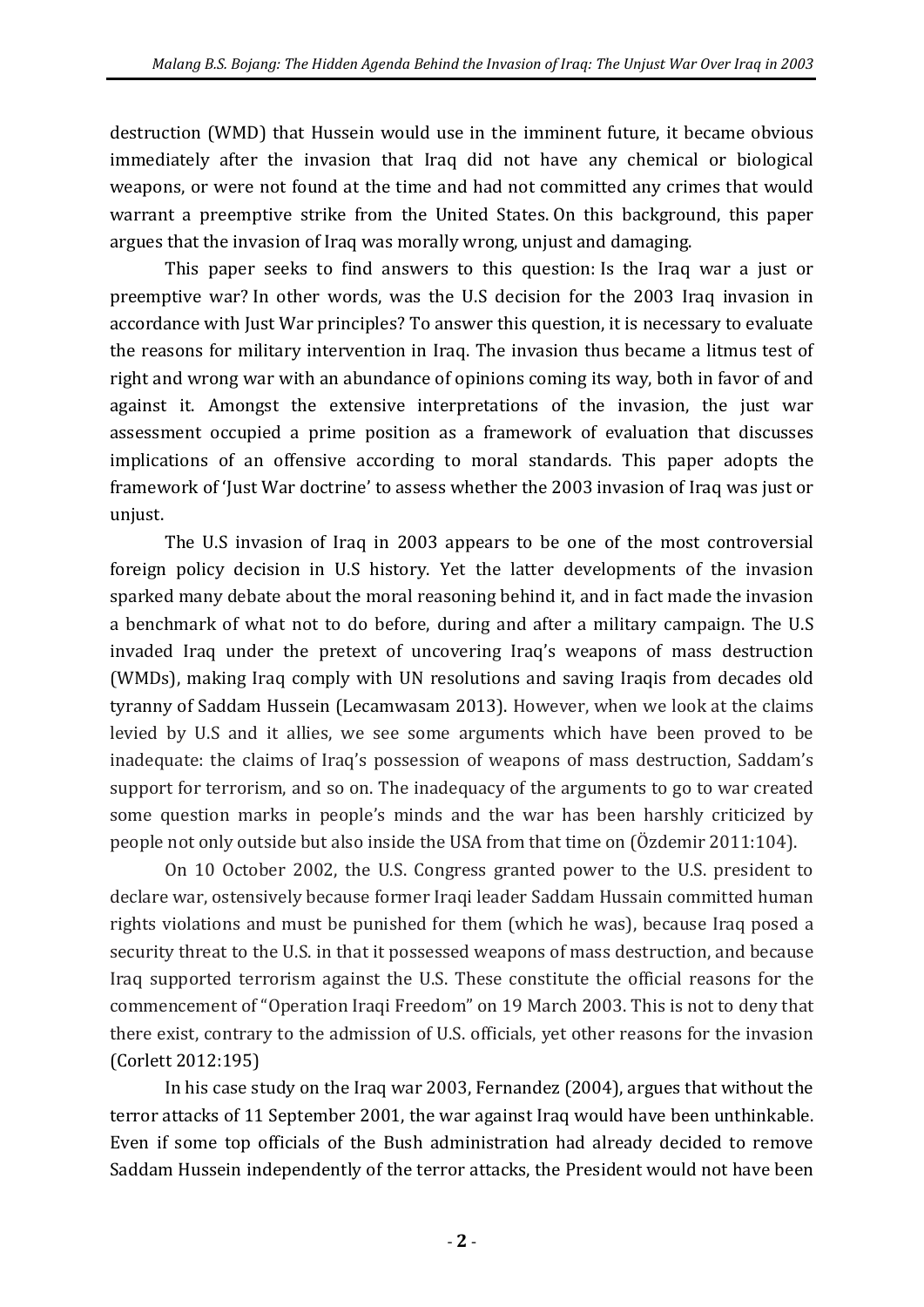able to find any support from the American people or its allies. The political will and the factual predicates essential to justify this war were simply nonexistent. In the aftermath of 9/11, however, the crucial question for the administration and the American people was what actions should be taken to defeat terrorism (Fernandez 2004).

The purpose of this paper is to critically assess and explore the U.S invasion of Iraq in 2003. Although some western media outlets (including CNN, BBC), Bush administration, and scholars initially supports the war, however, this paper attempts to proof otherwise. This article argues that the Iraq war is morally unjust which was politically motivated and other reasons known to Bush administration.

Although, the U.S invaded Iraq under the pretext of intelligence intel of uncovering Iraq's WMDs, making Iraq comply with UN resolutions and saving Iraqis from decades old tyranny of Saddam Hussein (O'Driscoll 2008:27). Yet less than a year later, with the U.S's inability to discover any WMDs, all three justifications presented by the U.S were proven debunked amidst a backdrop of rising violence, terrorism, breakdown of political and economic reconstruction and intensifying sectarian conflicts.

Under international law, certain rules and guidelines exist that must first be followed before a legal invasion of a country can be carried out. Before any hostilities were to commence in Iraq, the United States had to meet the bar for one of the following criteria: President Bush would need to get an approval from the United Nations Security Council to go to war; President Bush would have to prove that the strike against Iraq was out of self-defense; or, President Bush would have to show that Iraq and/or Saddam Hussein had committed a humanitarian offence, such as genocide (Rycroft 2005). President Bush and his administration tried to meet the above criteria guidelines, but were unable to create the case for any of the three options. First, President Bush could not make the case for self-defense since Hussein did not attack the United States or its army at any point in time. The humanitarian offence option had not been an issue since the first Gulf war and therefore was impossible to use as a reason to go to war. Therefore, President Bush could only rely on the approval from the Security Council of the United Nations to legally invade Iraq.

As for Iraq's alleged "weapons of mass destruction", the problem for Bush was that United Nations inspectors had been scouring Iraq for months and had found no evidence of the existence of any. However, it appears that Hussein did not show the inspectors some facilities and at the end order them to leave the country. Nevertheless, the Bush administration maintained this rationale for its invasion of Iraq, and continued to do so even after it was clear to all that this was debunked. The U.S rationale was a fiction, as was eventually revealed. Bush administration officials exaggerated the threats from Iraq's weapons of mass destruction and failed to uncover any links between President Saddam Hussein and Al-Qaeda leader Osama bin Laden.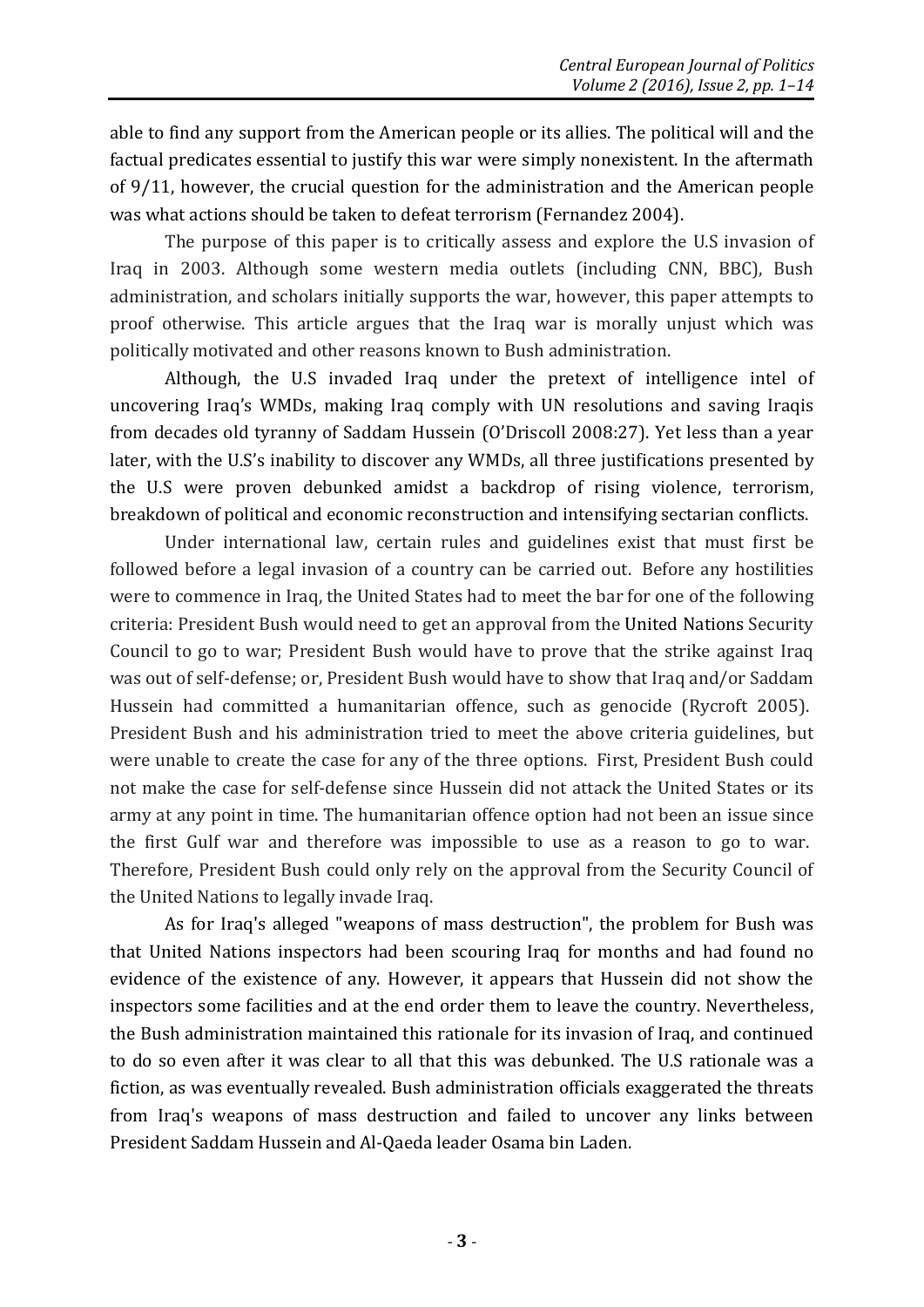The central argument of the article will be woven around a case study, i.e. the invasion of Iraq in 2003 by the U.S-led forces. It therefore requires examples to justify any stance that might be assumed. In probing into the issue, examples are drawn from a range of secondary data including books, web sources, journal articles and reports.

This research will add to the growing body of literature on the 'Just War tradition' by analyzing all three criteria of the just war theory in relation to the invasion of Iraq, a scope rarely covered seeing as the jus post bellum criterion is often neglected by scholars. Therefore, the importance of this paper cannot be over emphasized.

A reminder that this paper is divided in to five sections. The first part deals with conceptual and theoretical framework. Just war theory will be discussed to aid our understanding of the framework used in this research. The second segment shall examine the background of the war, and the third section will explore the main causes of the war. The fourth section will look at the analysis of the case study using just war theory and the final part shall deal with the main findings and conclusion.

## **2. Theoretical framework and conceptual clarification**

#### **2.1. What is a just war?**

The antagonism involved in war is at odds with basic values of civilization. It attacks people's rights to life, security, subsistence, peace and liberty. Although, just war theory claims that war can, under certain conditions, be morally justified, Pacifism on the other hand argues that war is never morally justified. Central to just war principles, and going back to Augustine, is an emphasis on legitimizing a war undertaken by a society's leader if and only if it serves a just cause. For Augustine, war could only be undertaken to attain peace, and just cause in particular meant preventing harm to innocents. Just war theory deals with the justification of how and why wars are fought. The justification can be either theoretical or historical. The theoretical aspect is concerned with ethically justifying war and the forms that warfare may or may not take. The historical aspect, or the "just war tradition," deals with the historical body of rules or agreements that have applied in various wars across the ages.

On this two ethical propositions, just war doctrine offers a series of principles that aim to retain a plausible moral framework for war. From the just war (justum bellum) tradition, theorists differentiate between the rules that govern the justice of war (jus ad bellum) from those that govern just and fair conduct in war (jus in bello) and the responsibility and accountability of warring parties after the war (jus post bellum). The three aspects are by no means mutually exclusive, but they offer a set of moral guidelines for waging war that are neither unrestricted nor too restrictive.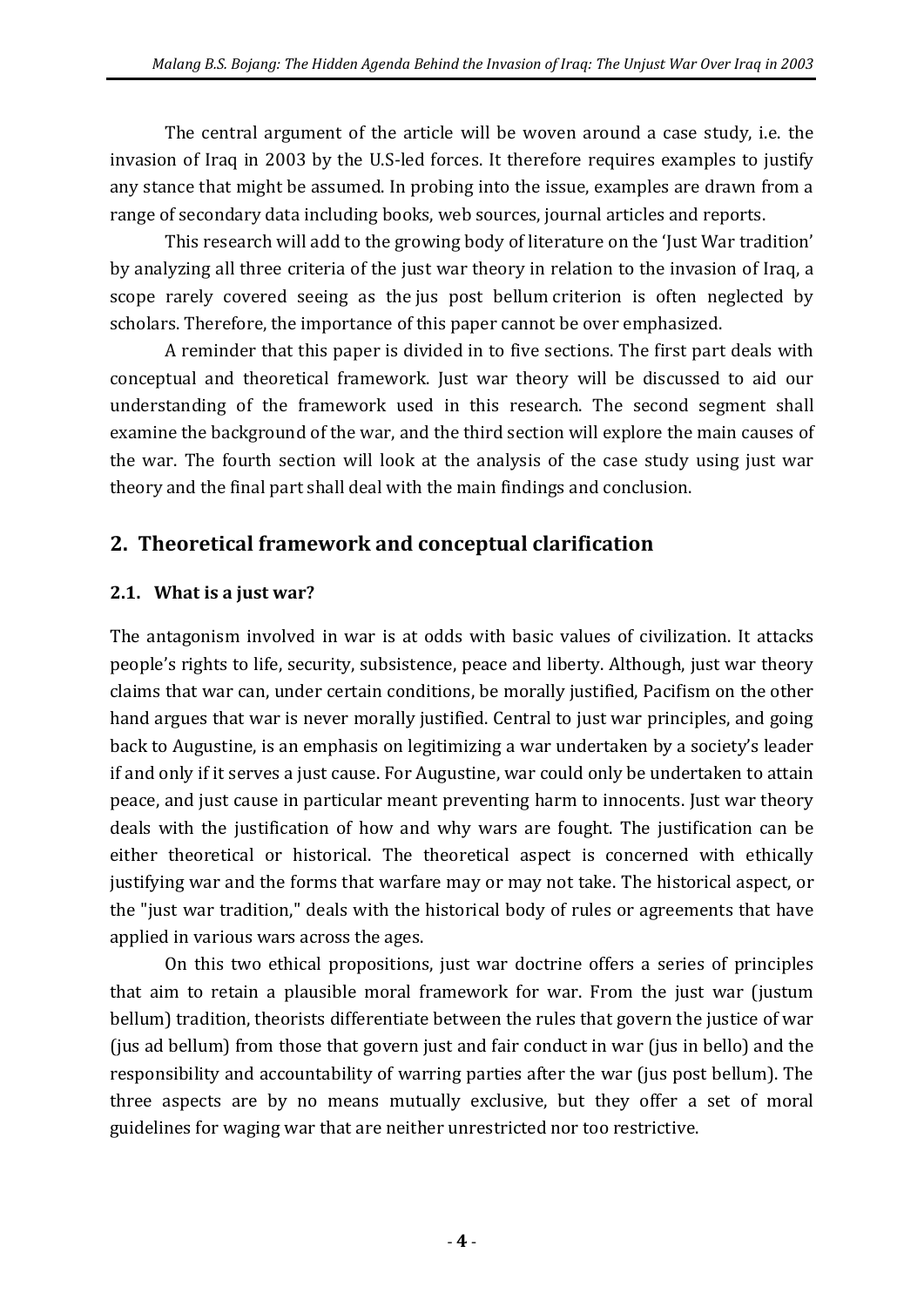#### **2.2. The Jus Ad Bellum**

This means justice in war, and has traditionally been concerned with the treatment of the enemy. The following six rules are a general summary: Weapons prohibited by international law must not be used; there is a distinction between combatants and noncombatants. Only combatants may be targeted. It is wrong to intend the deaths of noncombatants; Armed forces must use proportional force; Prisoners of war must be treated well, because once captured, they have ceased to be the threat to life and security; No weapons or means of war that are 'evil in themselves' are permitted. Examples include ethnic cleansing and mass rape; Armed forces are not justified in breaking these rules in response to the enemy breaking these rules.

#### **2.3. Jus Post Bellum**

Orend (2000) presents a useful summary of the principles of jus post bellum: the principle of discrimination should be employed to avoid imposing punishment on innocents or non-combatants; the rights or traditions of the defeated deserve respect; the claims of victory should be proportional to the war's character; compensatory claims should be tempered by the principles of discrimination and proportionality; and, controversially, the need to rehabilitate or re-educate an aggressor should also be considered (Orend 2000).

#### **3. Background of the war /invasion**

Any discussion of the 2003 invasion of Iraq would be incomplete without a mention of the pre-war situation of the country. An account of said situation is important since it is significant in making the final assessment of whether Iraq today is better off than her pre-invasion counterpart, an essential criterion of the Just War theory – i.e. to make dawn a just peace and make consequences of action better than those of inaction. It would also be useful in understanding how the U.S came to invade and occupy Iraq, i.e. how Iraq was made prone to external intervention due to her internal circumstances and oil richness.

It appears that the September 2011 terrorist attack on the U.S soil marks the genesis of the Iraq invasion of 2003. Under the iron-clad dictatorship of Saddam Hussein from 1979 to 2003, the Iraqis faced absolute oppression which manifested in the crushing of opposition and using brute force and state propaganda by Hussein to secure his power. This situation was typically of many developing countries including Africa. Apart from these coldblooded policies, the regime was also defined by aggression to foreign powers (Malik 2003: 1). The Iran-Iraq war bears testimony to his aggressive nature in handling foreign powers. Owing to his disregard of international laws and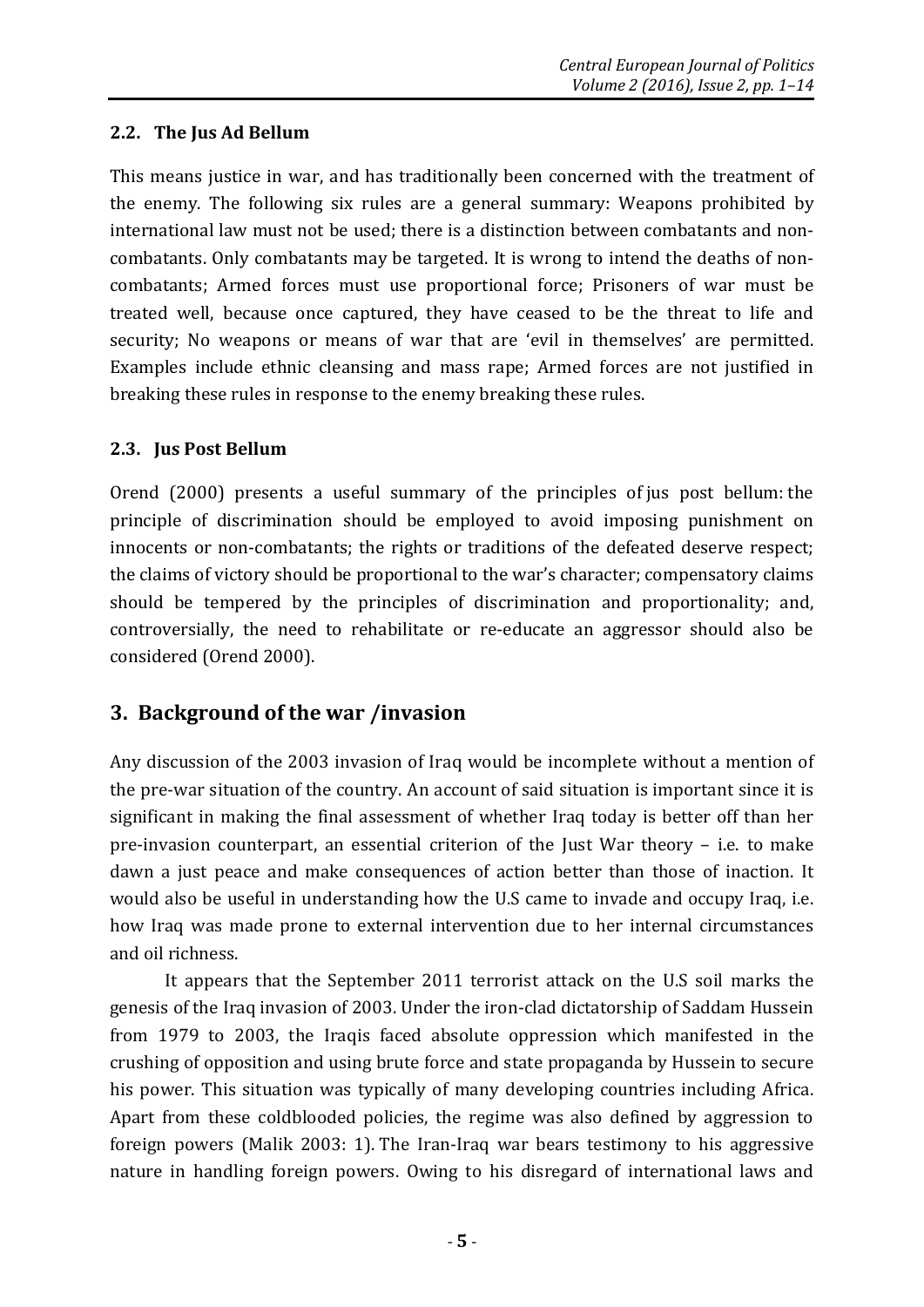conventions, the country had to face numerous sanctions that caused relentless human suffering until the end of his rule in 2003. In 2003, Hussein's rule came to an end with him being ousted by a U.S led coalition.

The invasion took place against a backdrop of Iraqi compliance with the demands of the weapons inspectorsafter a long period of non-cooperation that could have actually provoked the U.S-led West. Despite positive gestures shown by Iraq towards the weapons inspection programs, the U.S decided to invade Iraq and remove Saddam Hussein from power. Although no direct link was established between Iraq and the Al-Qaeda, following the 9/11 attacks, Iraq was included in the U.S's agenda of War on Terror as an enemy state. President Bush, placing Iraq, Iran and North Korea on an Axis of Evil, sought justification to invade Iraq. The Bush administration sought the assistance of the UN Security Council to authorize an attack on Iraq since they claimed to have intelligence on Iraq's WMD proliferation but failed to get the UN Security Council's endorsement. Having failed that, U.S formed a coalition with willing states and invaded Iraq on 19th March 2003 despite heavy opposition from most of the UN member states. About 300,000 U.S and British troops were involved in the invasion. By April 3rd the same year, troops were able to capture Baghdad International Airport and, within a few days, the whole of Baghdad and by 1st May 2003, President Bush declared the U.S victorious (O' Hanlon 2010).

Soon after the declaration, Iraq steeped into violence against both American soldiers and Iraqis who supported them. Though the U.S found it easy to emerge victorious in the early phase, the situation soon turned out to be chaotic. Due to sloppy security arrangements, violence soon took to the streets and prowling became the norm. The Bush administration believed that a war would give the country back its authority as the global super power (Özdemir 2011). But the US could only wage the war because Iraq was so weak and easy to defeat. This practical disillusion is paired with the strategic defeats that America has suffered because the invasion of Iraq broke international law, it reduced the meaning of that law for regulating how states deal with one another and damaged the UN's legitimacy, which is responsible for enforcing it.

## **4. Causes of the military invasion in Iraq**

The invasion of Iraq has proof to be one of the most important events in recent history. The reason for the invasion were inadequate and this has led to massive criticism from within and without U.S. The Bush administration claimed that Iraq possessed Weapon of Mass Destruction (WMD), Saddam's support for terrorism were insufficient to warrant a war under international law. The Iraq war was damaging not only for American and Iraqi's but the globe at large as international assistance is inevitable under such circumstances. Özdemir (2011) argues that, American's decision to invade Iraq was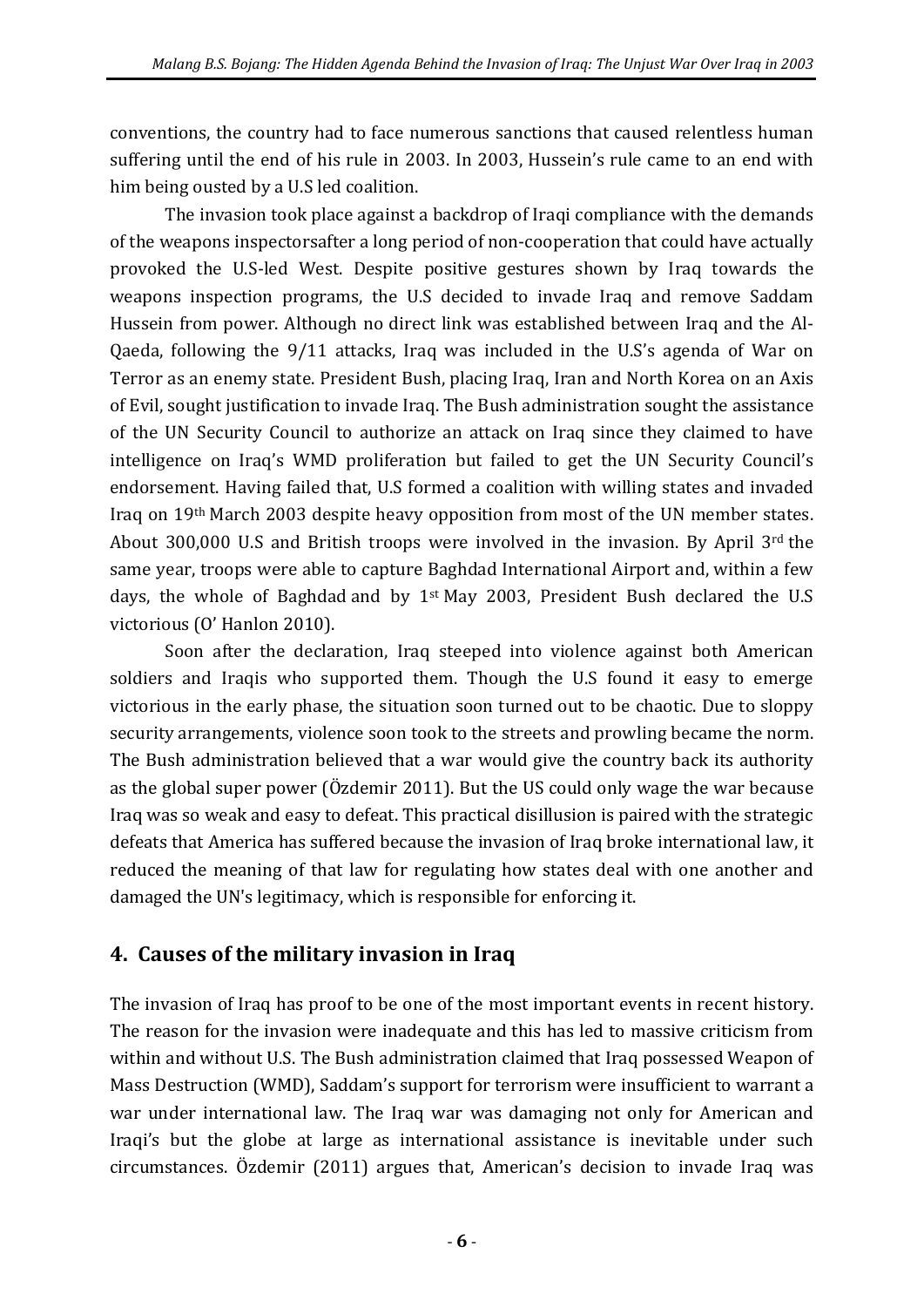based on the realists idea. He went on to say that, mankind has constantly been in pursuit of power throughout history and the struggle for power is a part of human nature (Özdemir 2011:105). This is a valid argument since the fall of Soviet Union, the U.S has been the hegemony state of the world and understandably does not want to lose its status. In 2003, the American hegemony felt threatening and the U.S did not hesitate to invade Iraq. In addition, Hinnebusch (2007a) highlighted that, "the starting point for understanding the invasion of Iraq is the grand strategy of the U.S under Bush to undertake a coercive assertion of global hegemony" (Hinnebusch 2007a:9). One of the main pillars of U.S global hegemony is its protectorate over the "world" oil reserves concentrated in the Persian Gulf; oil is a strategic commodity that everybody needs and is crucial to military power while assuring its flow to the world economy makes U.S power globally indispensable. To understand the real motive behind the war. First, U.S oil vulnerability was on the rise. U.S import dependence was rising in an ever-tighter oil market with global production seemingly peaking, hence shifting the balance of power to oil producers. These conditions could make the U.S and the world capitalist economy vulnerable to an oil shock-historically fatal for U.S presidents. Iraq was a solution to these potential threats for it had the world's second largest oil reserves and very low production costs (Hinnebusch 2007a:12).

On 10 October 2002, the U.S. Congress granted power to the U.S. president to declare war, ostensively because former Iraqi leader Saddam Hussain committed human rights violations and must be punished for them, because Iraq posed a security threat to the U.S. in that it possessed WMDs, and because Iraq supported terrorism against the U.S (Corlett 2012:195). As noted, the then U.S. president and his administration gave its reasons for invading Iraq was that, Iraq possessed either WMDs, or the essential elements for producing and using them. This point is meant to support the idea that Iraq poses a serious threat to U.S. security.

A related reason given for the invasion of Iraq focused on Hussain. President Bush, vice-president Cheney, secretary of defense Rumsfeld, secretary of state Rice, and former secretary of state and chairperson of the Joint Chiefs of Staff Powell, head of homeland security Tenet, 11 among others, argued vociferously and repeatedly that Hussain was a human rights violator and must be stopped (Corlett 2012:196-7). The U.S. also insisted that Iraq was linked to anti-U.S. terrorism, another claim that was never adequately substantiated and was eventually retracted by even the Bush administration itself. The U.S and his allies believed that, the arrest of Saddam Hussein and the abolishment of his regime which would introduce democracy and peace to the region. All the aforementioned causes are contentious and open for scholarly debate. The evidence adduced by the United States to support their claims about the presence in Iraq of WMDs, or the production of such weapons or the existence of links between Iraq and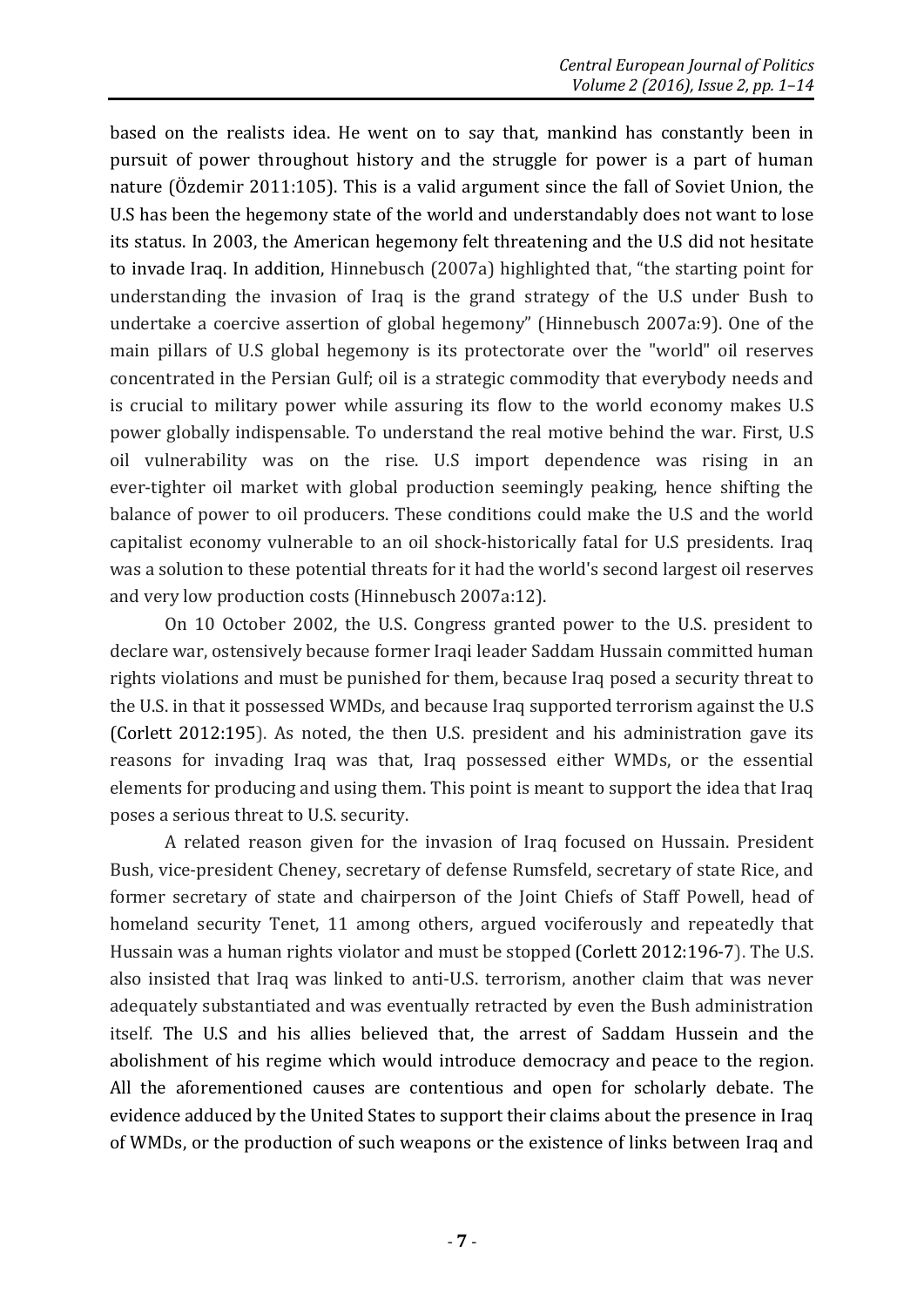terrorism do not cause little more controversial, especially after the publication of the memorandum of Downing Street (Bassil 2012:29-30).

Although the Bush administration argues that Saddam Hussain committed human rights violations, possessed WMD, supports terrorism, but this paper argues that controlling the oil field in Iraq was also part of the reasons for U.S invasion of Iraq (see, Hinnebusch 2007a, Hinnebusch 2007b; Corlett 2012; Özdemir 2011) coupled with U.S cementing on its hegemony status in the world. Iraq is a petrol state and has large deposit of oil in abundance. Corlett (2012) shared the same stand and argues further that the inference to the best explanation for the U.S. invasion and occupation of Iraq includes one or more of the following: "the U.S. thirst for oil to the point of outright theft by the killings of hundreds of thousands of innocent civilian noncombatants, motivated by the Bush family's strong and long-term investments in oil" (Corlett 2012:197).

## **5. An analysis: how does the Iraq war fare against the just war**

### **criteria?**

The invasion of Iraq in 2003 was militarily efficient and achieved the swift overthrow of Saddam Hussein's regime. But was it a just war? There are three dimensions to Just War doctrine: jus ad bellum (the justice of going to war), jus in bello (the just conduct of war), and jus post bellum (responsibility and accountability of warring parties after the war).

Firstly, was the Iraq war fought under a just cause? The pretext upon which the U.S and its allies invaded Iraq was not just given the inadequacy of the evidence provided by the Bush administration. As noted, the then U.S. president and his administration gave as one of its reasons for invading Iraq that Iraq possessed either weapons of mass destruction, or the essential elements for producing and using them. This point is meant to support the idea that Iraq poses a serious threat to U.S. security. Even if true, why this is a good enough reason for the violent invasion of a sovereign nation is morally puzzling. Although there was some reason at the time to believe that Iraq had WMD. It had possessed chemical weapons in the past and had clearly sought to develop a nuclear arsenal, but the point here is, that is not a good reason for invading Iraq. Again, another reason for the invasion has to do with Hussain himself. The Bush administration argued that Saddam was a dictator and a human rights violator and must be stopped. But surely if the evidence could be adduced to support the U.S. claim concerning Hussain, then the U.S. could have brought the evidence to the International Criminal Court and had Hussain tried for human rights violations.

President Bush asserts that U.S. military action against Iraq was justified because Saddam Hussein was in material breach of United Nations Security Council Resolution 1441. But even if Iraq was in violation of a UN resolution, the U.S. military does not exist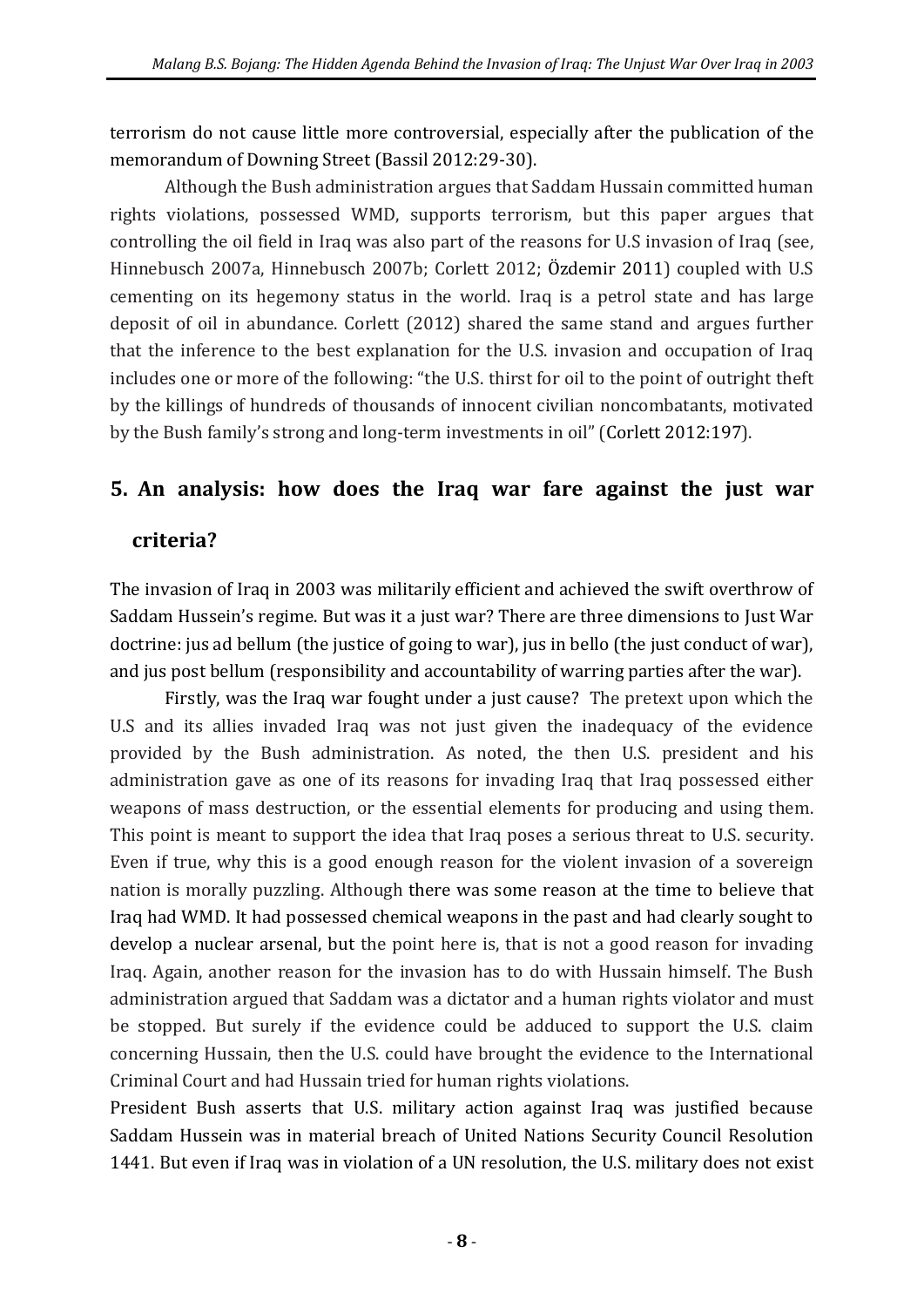to enforce UN mandates. It exists to defend the United States: its territorial integrity and national sovereignty, the population, and the liberties that underlie the American way of life (Peña 2003:1). So, whether Iraq was in violation of Resolution 1441 is irrelevant. The real question is whether Iraq represented a direct and imminent threat to the United States that could not otherwise be deterred. Peña (2003) further contends that, the war against Iraq was the wrong war because the enemy was, and continues to be, Al-Qaeda. On 6 March 2003, a few days before the invasion of Iraq, Bush linked the war against Iraq with 9/11.

Saddam is a threat, and we're not going to wait until he does attack . . . . If the world fails to confront the threat posed by the Iraqi regime . . . free nations would assume immense and unacceptable risks. The attacks of September 11, 2001, showed what enemies of America did with four airplanes. We will not wait to see what . . . terrorist states could do with weapons of mass destruction (Washington Post, March 7, 2003).

Not only was Iraq not a direct military threat to the United States (even if it possessed WMD, which was a fair assumption), but there is no good evidence to support the claim that Saddam Hussein was in league with Al-Qaeda and would have given the group WMD to be used against the United States.

Further, Iraqi military was nota real threat. According to the International Institute ofStrategic Studies' Military Balance 2002–2003, Iraq's defense expenditures were \$1.4 billion in 2001 compared to U.S. defense spending of nearly \$330 billion. Its army consisted of 350,000 troops, the vast majority of whom were ill-trained (Peña 2003:3).

The U.S and Coalition's purported just cause for invading Iraq based on humanitarian and self-defense considerations were flawed. Although, Article 51 of the UN Charter which provides for an inherent right of self-defense as an exception to the Article 2(4) prohibition on the use of force if an armed attack occurs [emphasis added]. However, the use of force in self-defense before an attack has occurred is more problematic. With regard to humanitarian grounds which the Bush administration argued was part of the reason for the invasion, is equally inadequate. Humanitarian intervention may be acceptable or indeed warranted if civilians are faced with the threat of serious and irreparable harm in one of just two exceptional ways. The first is largescale loss of life, actual or anticipated, with genocidal intent or not, which is the product of deliberate state action, state neglect, inability to act, or state failure. The second is large-scale "ethnic cleansing", actual or anticipated, whether carried out by killing, forced expulsion, acts of terror, or rape (Enemark and Michaelsen 2005:547-52). The humanitarian grounds did not only satisfy the criteria (of just cause) for the case of Iraq but was also bogus. In fact, humanitarian intervention was not, however, a just cause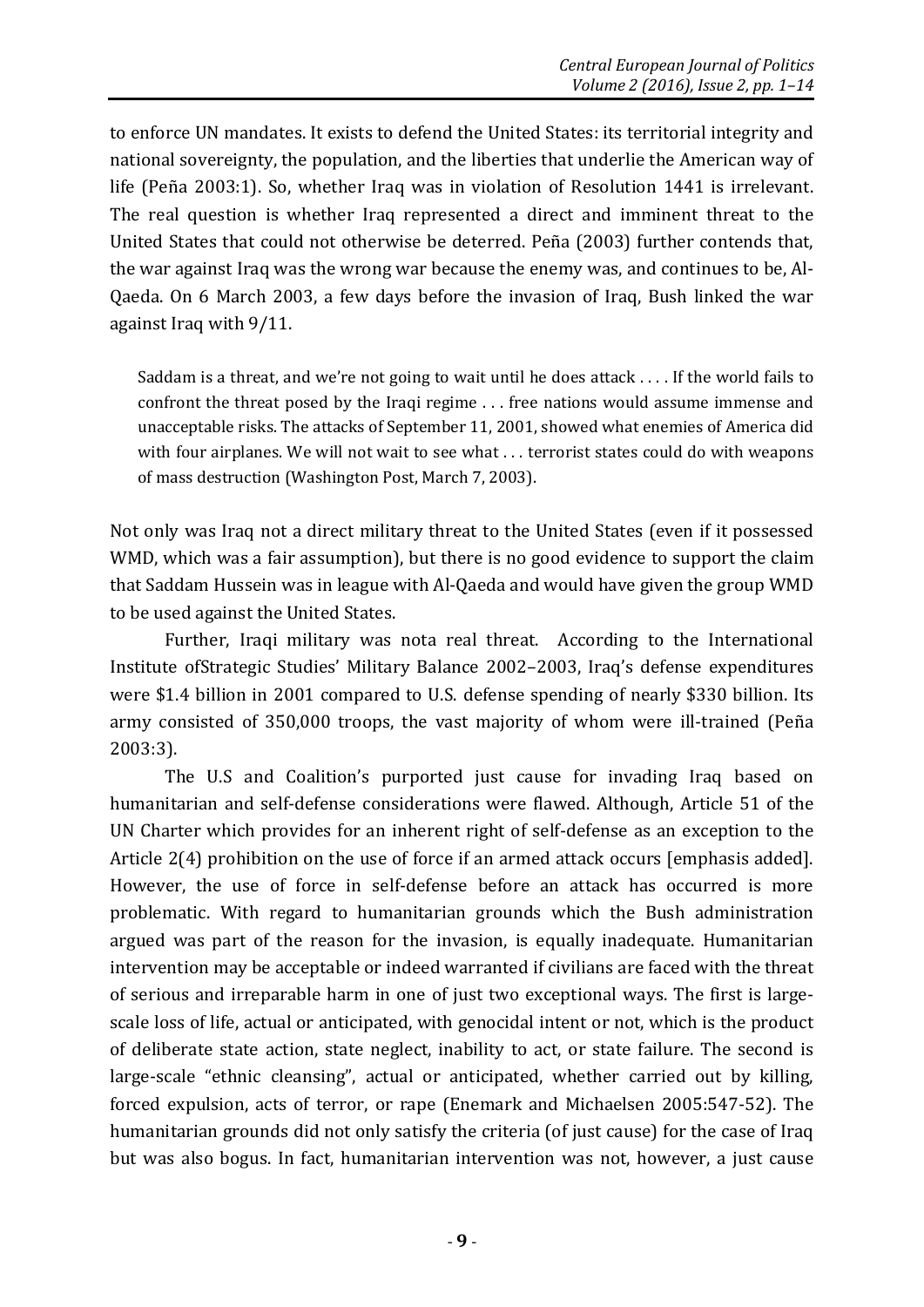that received very much attention from Coalition leaders in the months preceding the war.

Secondly, analyzing 'Right Authority' for the invasion of Iraq, all other military interventions require the approval of the United Nation Security Council as the sole authority to sanction the use of force in international relations. The Coalition took the position that existing Security Council resolutions sufficiently justified military intervention in Iraq. It argued that the authority to use force against Iraq stemmed from the combined effect of Security Council resolutions 678, 687 and 1441. All of these resolutions were adopted under Chapter VII of the UN Charter, which allows the use of force for the express purpose of restoring international peace and security which does not apply to Iraq. This justification for the use of force against Iraq has been widely condemned by legal experts on the grounds that it contravenes international law and is inconsistent with the Security Council's role under the UN Charter (Enemark and Michaelsen 2005:554). The war needs the popular approval from veto power under international law which was not the case for Iraq invasion. The U.S invasion of Iraq was not authorized by the Security Council and was not otherwise in accordance with positive international law.

Thirdly, was Iraq war wage with the Right intention? The issue of right intention is at best open to debate. The U.S and its allies sincerely wanted to disarm Iraq so-called WMDs and to transform its political institutions. The problem with this argument is that there was no credible proof nor was there compelling evidence that Iraq had any WMD that it could have provided to Al-Qaeda. It was thus not enough to have a reasonable belief that Saddam had WMD; that belief needed to be based on strong evidence of the seriousness of the threat.It is not enough to have a just cause: the military action must be undertaken for thesake of that cause and so with right intention. Many opponents of the war thought that the disarming of Iraq was only a pretext and that there must have been other more sinister reasons for military action (Fisher and Biggar 2011:689). However, some scholars argued that the intention was basically to control over Iraqi oil. The intention to go to war was visibly shaped by economic interests. The U.S depends heavily on imported oil for its energy requirements and the Middle East is home to the world's richest oil resources (for example see, Enemark and Michaelsen 2005; Peña 2003; Bassil 2012; Danju et al. 2013).It appears that the United States' desires for economic advantage and regime change in Iraq may have been factors in the decision to invade which arguably make the invasion unjust.

The fourth has to do with proportional cause. A careful assessment should be undertaken to ensure that the harm likely to be caused does not outweigh the good achieved, taking into account the probability of success. At the initial stage of the military invasion, casualties were much lower. Meanwhile, the casualties, military and civilian, have continued to mount, with U.S military deaths to date at over 4,400, British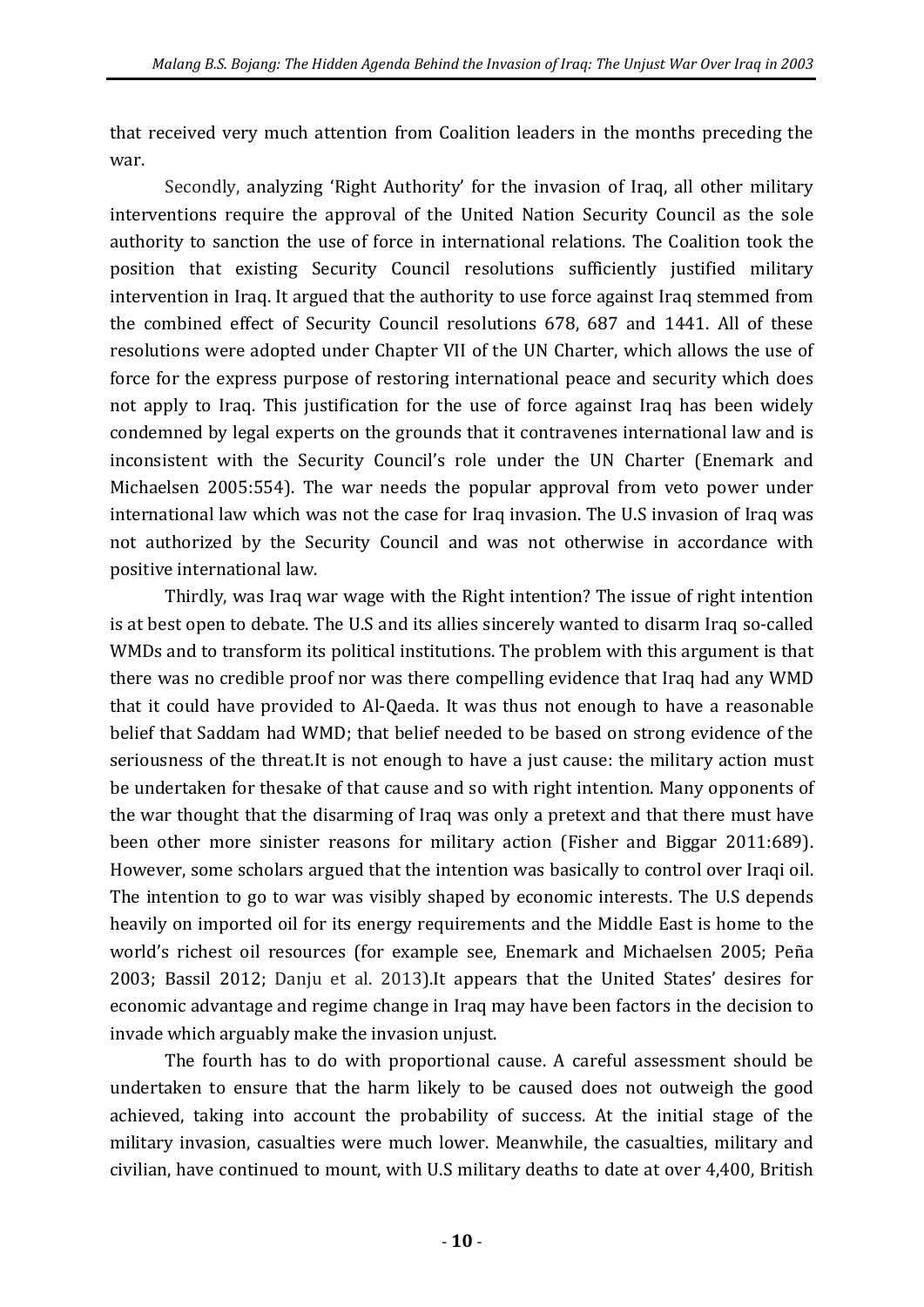at 179 and civilian deaths at over 100,000 (Fisher and Biggar 2011). Most of these casualties are not the result of coalition military action but stem from the devastating attacks that the Iraqis have been making on one another as insurgent groups struggle for power (Fisher and Biggar 2011:691). As casualties, have mounted high since the invasion, it has become increasingly difficult to maintain that more good than harm was produced by military action.

Fifth on the criteria is reasonable 'Prospect of Success'. For every war, death and destruction are inevitable and so does the Iraq war. The U.S and its allies were confidence of success due to their military and equipment superiority over Iraqi soldiers. The main argument here is not victory per se but the aftermath of the war—the prospect of improve condition of post-war. It appears that the U.S had a well-planned invasion strategy but failed to plan for the post-war Iraq. The U.S failed partly in meeting this criterion.

Finally, was the 2003 Iraq war the last resort? What has happened to diplomacy? It is highly doubtful that military action was a necessary last resort and to save the Iraqi people. The humanitarian situation inside Iraq at the time was not so dire that military intervention was the only way to forestall large-scale loss of life.

There is further evidence to suggest that other peaceful options were not pursued adequately prior to the war. In the weeks before the invasion, Iraqi officials, including the chief of the Iraqi Intelligence Service, appear to have made a series of increasingly desperate peace offers to Washington (Enemark and Michaelsen 2005:561) which unfortunately fall in a deaf ear. It is just apparent that the invasion of Iraq did not qualify as a war of last resort.

With regards to Jus in bello: the conduct of the war. The just war requires that the harmjudged likely to result from individual military actions should not be disproportionate to the good achieved, and that non-combatant casualties should be minimized. The point here is that the harm of war must not outweigh its good. In the initial military campaign the use of force was proportionate and successful efforts were made to minimize civilian casualties. But in the ensuing counter insurgency operations have escalate the number of both combatant and non-combatant death.

Arguably the U.S and its allies relatively did not attack non-combatant. As it is not permissible to attack non-combatants as they should not be caught in situations they are not responsible for. But collateral civilian casualties are allowable since it is not humanly possible to fight a war with zero casualties. Further, international laws prohibit the use of dreadful weapons such as chemical and biological that cause great human suffering. For the case of Iraq, there were no evidence of usage of such weapons by the U.S and its allies.

The final criteria for the just war tradition is 'jus post bellum'. International law does not provide sufficient guidelines for the course of action that should be taken once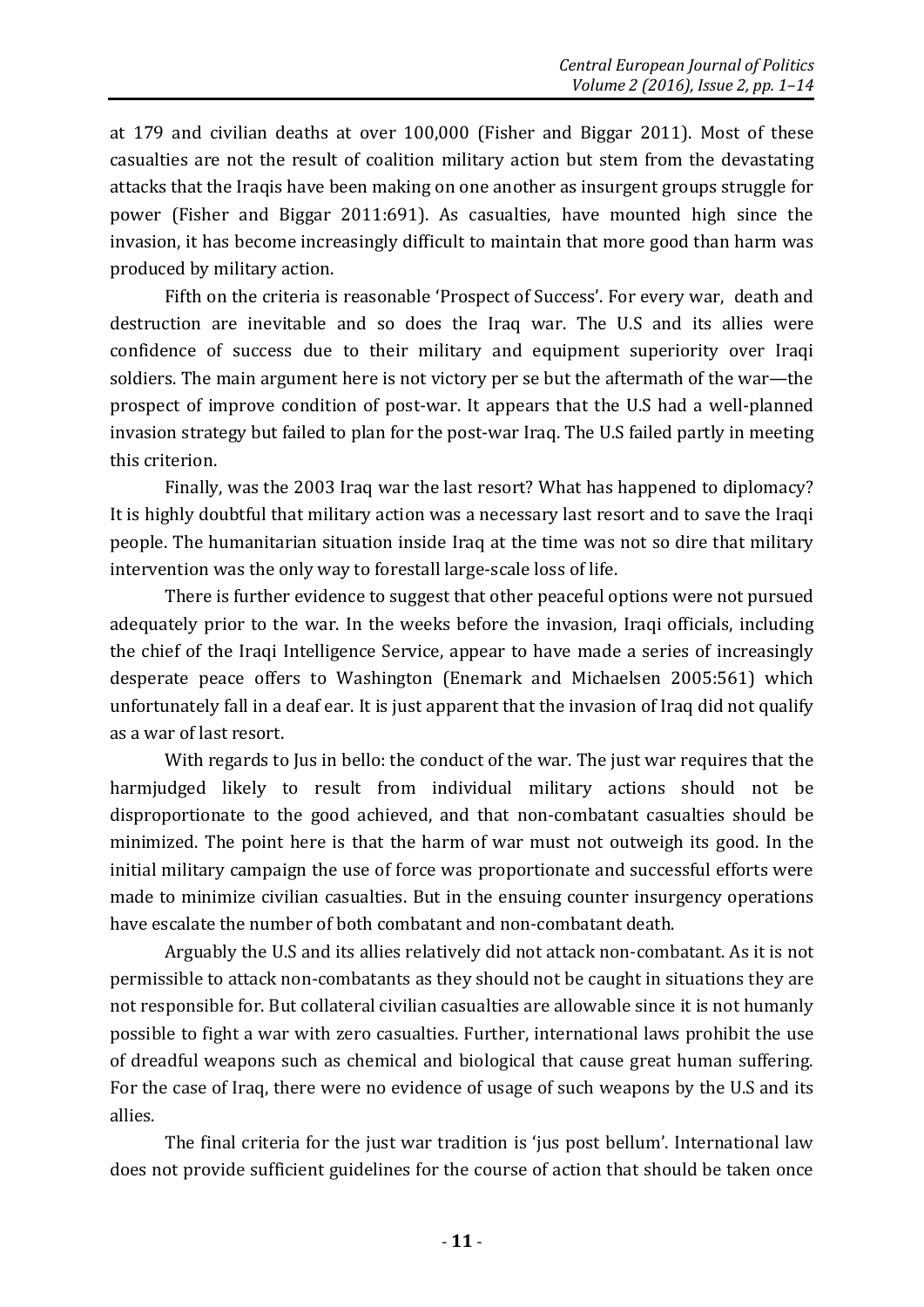hostilities come to an end. This lack of regulation carries with itself the possibility of winners' imposing their ideas of justice forcibly on the losers. The traditional just war theory too had a vacuum in addressing post-conflict resolution which recently was rectified. However, some believe Immanuel Kant's idea of a perpetual peace suggested post-conflict justice in which he recognized the need for jus post bellum though not explicitly expressed it (Lecamwasam 2013).

Was the war a just cause for termination? In terminating a war, a reasonable vindication of rights of the Iraqi have been violated should take place. The problem upon which the war was wage is not solved. In fact, the situation is much worse now than before the war. Further, leaders from the aggressive country and all soldiers who committed crimes against Iraq were not held responsible or be tried for their crimes. Again, to the best of my knowledge no compensation was made to Iraq—financial compensation may be given subject to proportionality and discrimination. It is also the responsibility of the victor to make sure that resources are adequate and not exploited in order that the loser may begin reconstruction which was never the case for Iraq. This has shown that none of the Jus post bellum criteria was again meet.

The Iraq war was, like most wars, fought from a mixture of motives. However, the findings of this paper argue that the Iraq war does not meet any of the jus ad bellum, jus in bello, and jus post bellum criteria's and therefore its justification is invalid or null and void.

## **6. Conclusion**

The invasion of Iraq was the most controversial and momentous foreign policy decision in recent memory. The Iraq war is the 'Third Gulf War' that was initiated with the military invasion of Iraq on March2003 by the United States of American and its allies to put an end to the Baath Party of Saddam Hussein, thefifth President of Iraq and a prominent leader of the Baath party in the Iraqi region. The events of this war were both brutal and severe on both parties as it resulted in the defeat ofthe Iraqi army and the depose and execution of Saddam Hussein, in addition to thousands of causalities andbillions of dollars' expenses (Bassil 2012: 29). Similarly, Lieberfeld (2005) also contends thatthe 2003 invasion of Iraq has become the largest, longest, and most costly use of armed force by the United States since the Vietnam war.

It appears that the September 11 terror attack is the genesis of the 2003 Iraq war. Without the terror attacks of 11 September 2001, the war against Iraq would have been unthinkable. In the aftermath of 9/11, however, the crucial question for the Bush administration and the American people was what actions should be taken to defeat terrorism (Fernandez 2004). The starting point for understanding the invasion of Iraq is the grand strategy of the U.S under Bush—to undertake a coercive assertion of global hegemony. This is because the U.S hegemony status was tested with the September 9/11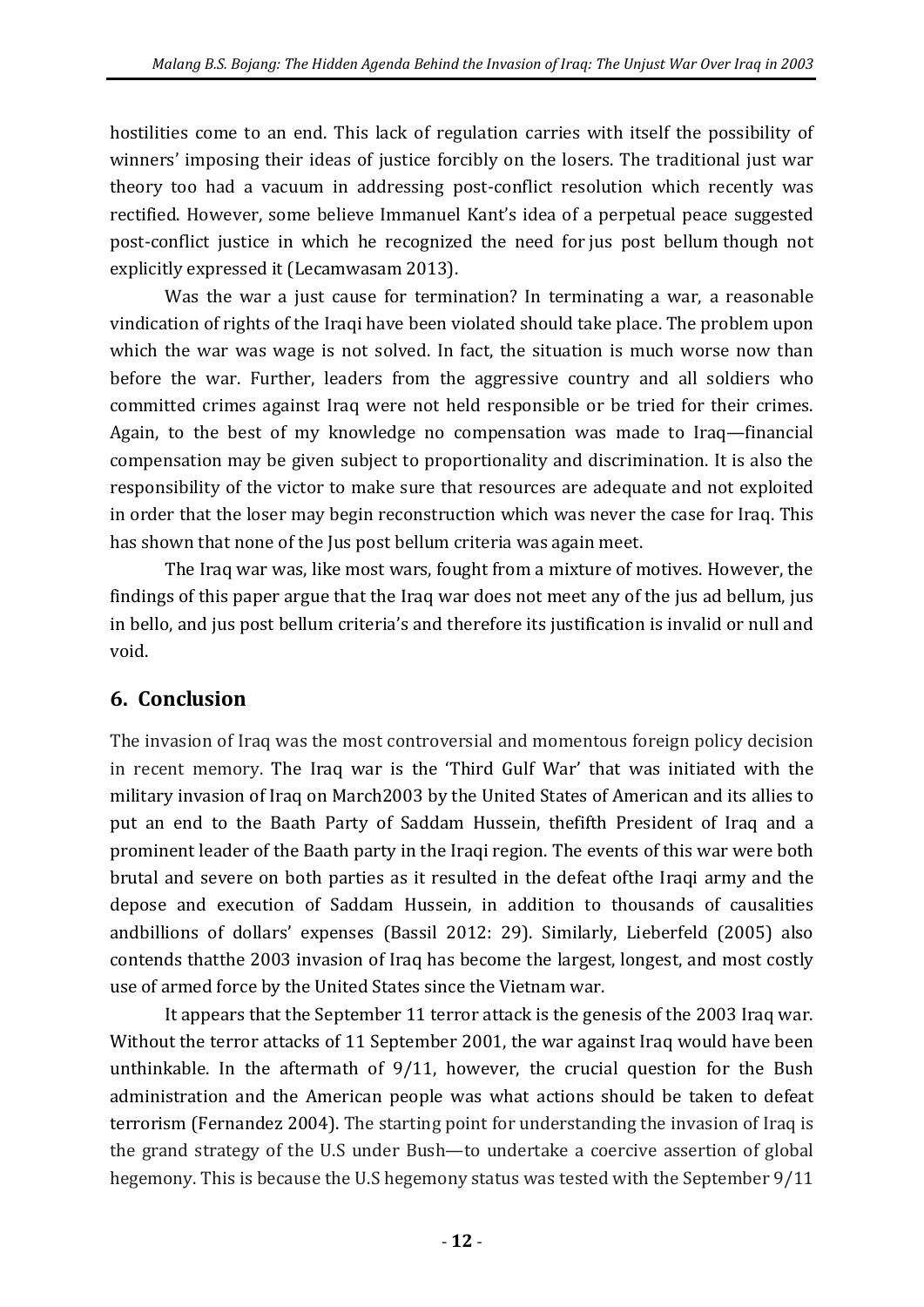terrorists attack. This has shown to the world the vulnerability of U.S. although Iraq was not responsible for the September 9/11 attack, but the Bush administration continuously link it with little or no evidence. The Bush administration, however, also advanced the different claim that war was necessary to defend the U.S from future attack by Iraq. In its National Security Strategy, which was released prior to the initiation of the Iraq war, the administration noted that the U.S now has adversaries that rely on acts of terror and, potentially, the use of weapons of mass destruction – weapons that can be easily concealed, delivered covertly, and used without warning.

Judging by the basic tenets of the just war tradition, the findings of this paper argue that the Iraq war does not meet any of the jus ad bellum, jus in bello, and jus post bellum criterion and therefore its justification is invalid or null and void. Although the Bush administration argues that Saddam Hussain committed human rights violations, possessed WMD, supports terrorism, but this claims were not backed with evidence sufficient enough to warrant for the military invasion. This claims were later found invalid and therefore null and void.

The claim of Iraq violating UN resolutions, even if Iraq wasin violation ofUN resolutions,the reality is thatthe United Statesmilitary existsto defend theUnited States:its territorialintegrity andnationalsovereignty, thepopulation, andthe liberties thatunderlie theAmerican way oflife and not Iraq. Bush administration officials exaggerated the threats from Iraq's weapons of mass destruction and failed to uncover any links between President Saddam Hussein and Al-Qaeda leader Osama bin Laden (Peña 2003:2).

Some scholars argued the U.S has a legitimate reason for invading Iraq—reason known to them. This reason they argued, is to control the oilfield in Iraq (for example see, Enemark and Michaelsen 2005; Peña 2003; Bassil 2012; Danju et al. 2013). Iraq is a petrol state and has large deposit of oil in abundance. The main reasons for the U.S invasion of Iraq were to gain control of Iraq's oilfields (so as to keep the oil in the ground and drive up oil prices), to establish military bases in Iraq from which to dominate the Middle East and eventually (by controlling oil supply) to establish control over all countries dependent on oil, and to remove the threat to Israel posed by Iraq.

The just war tradition sets a number of tests to be met if a war is to be just. But the just war tradition recognizes that wars can be just and may sometimes be necessary. However, the claims made by the Bush administration were not only inadequate but no credible evidence was shown at the time to collaborate their case. Therefore, this paper concludes that since none of the just war basic tents were satisfied, the Iraq war is a wrong war and is morally unjust. Not only was Iraq not a direct military threat to the United States, but there is no good evidence to support the claim that Saddam Hussein was in league with Al-Qaeda and would have given the group WMD to be used against the United States.